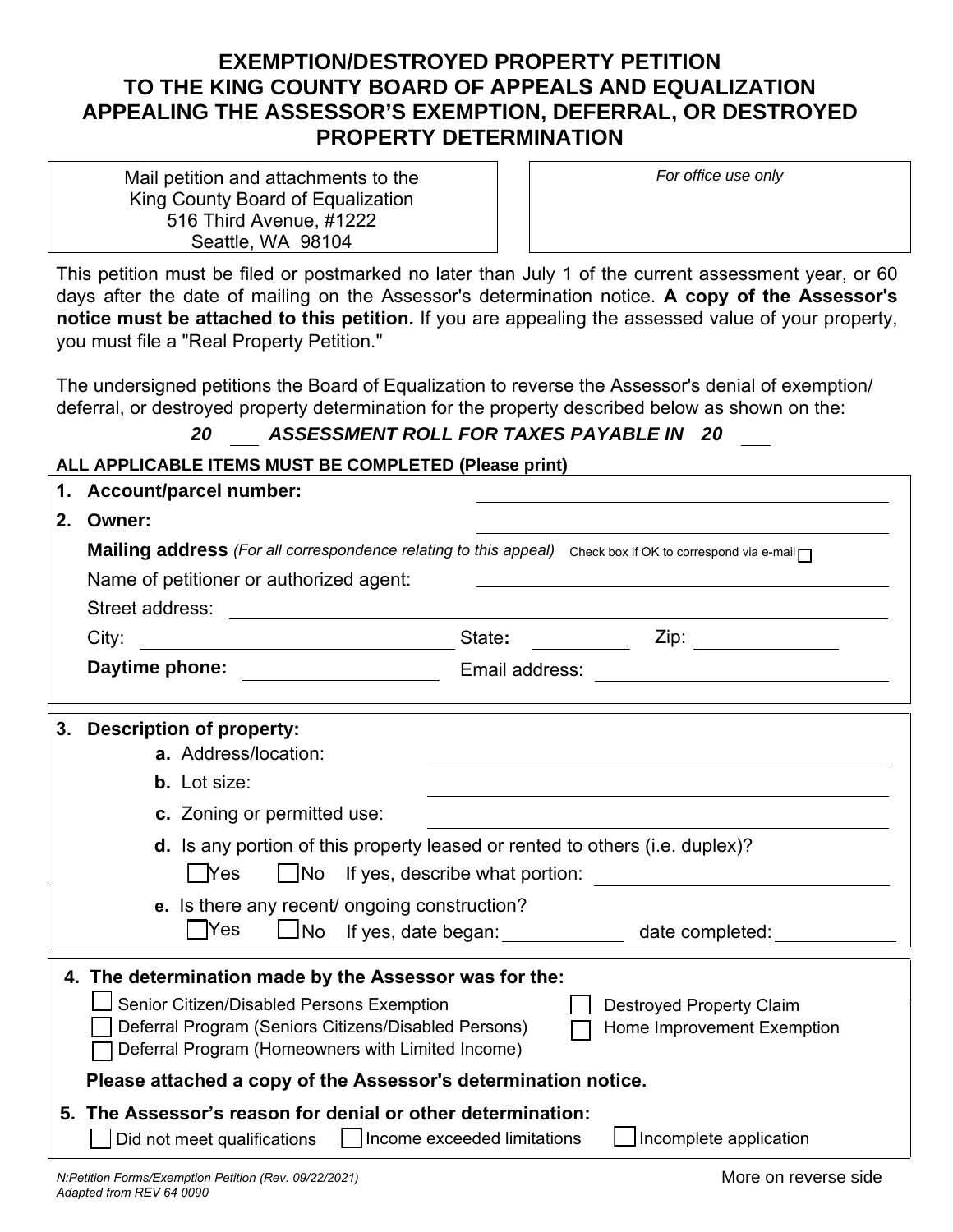| 6. Specific reasons why you believe the Assessor's determination is incorrect:                                                                                                                                                       |
|--------------------------------------------------------------------------------------------------------------------------------------------------------------------------------------------------------------------------------------|
| According to state law, the Assessor is presumed to be correct. Your task is to provide convincing<br>evidence that the Assessor's determination is erroneous. See important note in Item No. 9 below.                               |
|                                                                                                                                                                                                                                      |
|                                                                                                                                                                                                                                      |
|                                                                                                                                                                                                                                      |
|                                                                                                                                                                                                                                      |
|                                                                                                                                                                                                                                      |
|                                                                                                                                                                                                                                      |
|                                                                                                                                                                                                                                      |
| 7. Power of Attorney: If Power of Attorney has been given, the taxpayer must so indicate by<br>signing the statement below or attaching a signed Power of Attorney.                                                                  |
| The person whose name appears as "authorized agent" has full authority to act on my behalf<br>on all matters pertaining to this appeal.                                                                                              |
| Signature of Petitioner (Taxpayer/Owner)                                                                                                                                                                                             |
|                                                                                                                                                                                                                                      |
| 8. I hereby certify that I have read this petition and that it is true and correct to the best of my<br>knowledge.                                                                                                                   |
|                                                                                                                                                                                                                                      |
|                                                                                                                                                                                                                                      |
| Signature of Taxpayer or Agent                                                                                                                                                                                                       |
|                                                                                                                                                                                                                                      |
| 9. You may submit additional information, either with this petition or up to twenty-one (21) business<br>days before the hearing to support the reasons you cite in Item No. 6 above. Check the<br>following statement that applies: |
| I intend to submit additional documentary evidence to the Board of Equalization no<br>later than twenty-one (21) business days prior to my scheduled hearing.                                                                        |
| My petition is complete. I have provided all the documentary evidence which I intend to<br>submit and I request a hearing before the Board of Equalization.                                                                          |
|                                                                                                                                                                                                                                      |
| 10. The Board is required to avoid any potential conflict of interest:<br>a. Are you an elected/appointed King County official or King County employee?                                                                              |
| │Yes │ No                                                                                                                                                                                                                            |
| b. Are you a relative of a King County official/employee?<br>No<br> Yes                                                                                                                                                              |
| If you answered yes, state position and relationship:                                                                                                                                                                                |
|                                                                                                                                                                                                                                      |

This form may be obtained in alternate formats by request